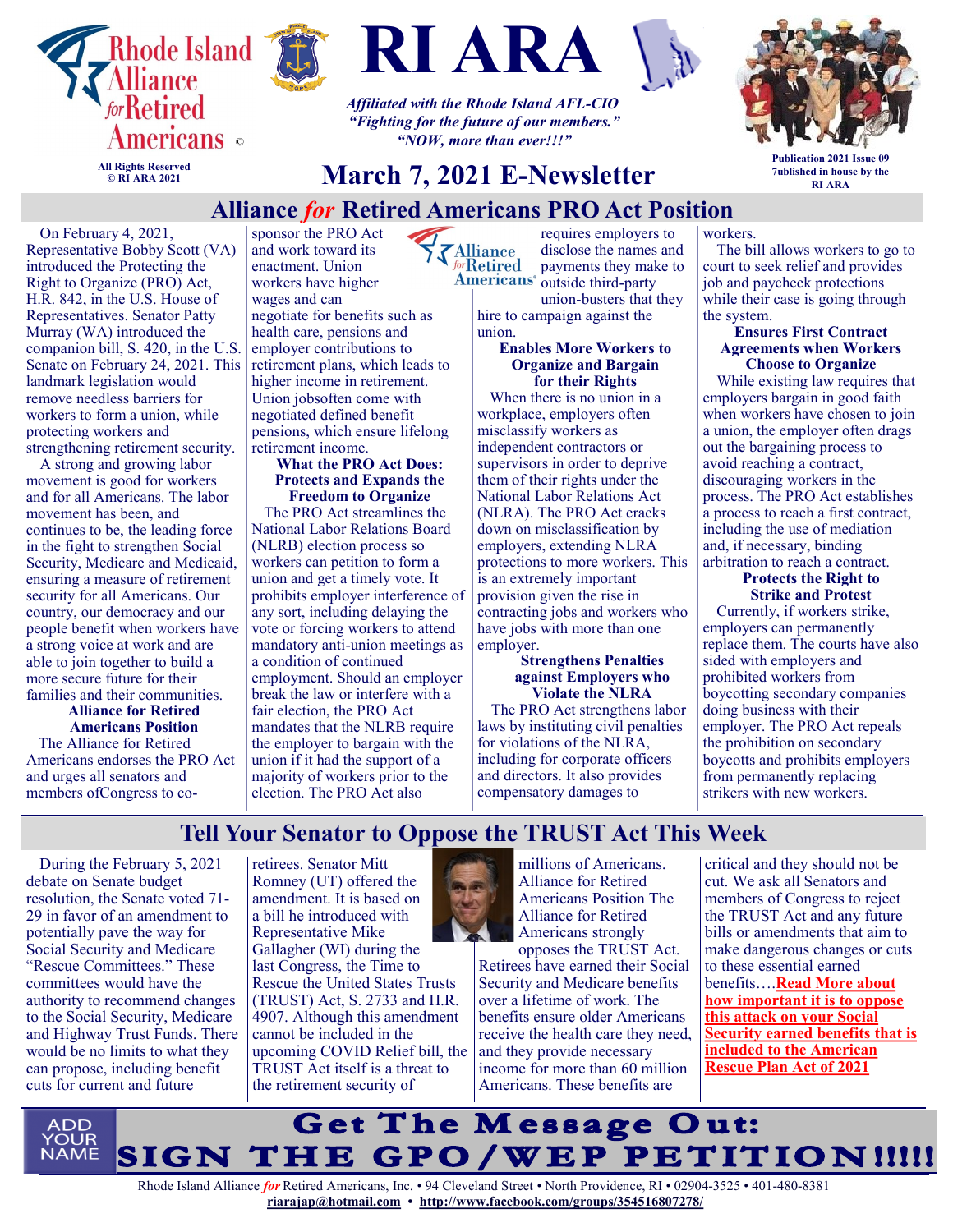# **Senator Whitehouse (D-RI) Introduces Legislation to Protect Nursing Home Residents and Workers**

*COVID-19 has taken disproportionate toll on nursing homes across the country*

Washington, DC – With the COVID-19 pandemic having claimed the lives of more than 170,000 residents and workers in nursing homes and long-term care facilities, U.S. Senator Sheldon Whitehouse (D-RI) has joined Senators Bob Casey (D-PA), Raphael Warnock (D-GA), Richard Blumenthal (D-CT), and Cory Booker (D-NJ) in introducing legislation to save lives and assist with vaccinations.

The COVID-19 Nursing Home Protection Act would provide funding to ensure that nursing homes have the resources to keep and care worker who wants a residents and workers safe. Funding would go towards providing infection control assistance and organizing local health and emergency workers – known as "surge" teams – to manage COVID-19 outbreaks

and care for residents. The legislation would also require demographic data collection on the virus in nursing homes. Whitehouse is advocating for the measure to be included in the pandemic relief bill currently advancing in the House of Representatives.

"Nursing home residents and staff have been through a traumatic year," said Whitehouse. "We need to prioritize vaccinating and caring for the Americans who live and work in these settings. That means providing additional staff as needed to control outbreaks and making sure every resident vaccine can get one."

The **COVID-[19 Nursing](https://www.aging.senate.gov/download/covid-19-nursing-home-protection-act-one-pager)  [Home Protection Act](https://www.aging.senate.gov/download/covid-19-nursing-home-protection-act-one-pager)** would provide \$750 million in funding to states to implement surge teams and \$210 million for the Secretary of HHS to contract

with quality improvement organizations to provide essential infection control assistance to nursing homes. The bill would also

require the HHS Secretary to collect and make public demographic data on COVID-19 cases and deaths, including information on age, race, ethnicity and preferred language. The effects of the pandemic have been most devastating in communities of color, where research has found that facilities serving significant numbers of Black and Hispanic residents had case and death counts three times higher than in facilities serving a higher proportion of white residents.

"We applaud the efforts of Senator Whitehouse and his colleagues to provide funding for the protection of nursing home residents and staff**," said Scott Fraser, President and CEO of the Rhode Island Health Care** 

**Association**. "We are especially pleased with the creation of strike teams to address the critical issue of staffing shortages during times of crisis. This is a suggestion that RIHCA brought to Senator Whitehouse's attention this past Spring when our homes were in critical need of additional staff due to the pandemic. We thank him for listening and taking action."

The COVID-19 Nursing Home Protection Act is cosponsored by U.S. Senators Maria Cantwell (D -WA), Bob Menendez (D-NJ), Jeanne Shaheen (D-NH), Tina Smith (D-MN), Amy Klobuchar (D-MN), Tammy Duckworth (D-IL), Chris Van Hollen (D-MD), Sherrod Brown (D-OH), Catherine Cortez Masto (D-NV), Jack Reed (D-RI), Maggie Hassan (D-NH), and Mazie Hirono (D-HI).

**Women's History Month 2021**

Women's History Month is a celebration of women's contributions to history, culture and society and has been observed annually in the month of March in the United States since 1987. Women's History Month 2021 will take place from Monday, March 1- Wednesday, March 31, 2021

Women's History Month is a dedicated month to reflect on the often-overlooked contributions of women to United States history.

From **[Abigail](https://www.history.com/topics/first-ladies/abigail-adams)  [Adams](https://www.history.com/topics/first-ladies/abigail-adams)** to **[Susan B.](https://www.history.com/topics/womens-history/susan-b-anthony)  [Anthony,](https://www.history.com/topics/womens-history/susan-b-anthony) [Sojourner](https://www.history.com/topics/black-history/sojourner-truth)  [Truth](https://www.history.com/topics/black-history/sojourner-truth)** to **[Rosa Parks](http://history.com/topics/black-history/rosa-parks)**, the **[timeline of women's](https://www.history.com/topics/womens-history/womens-history-us-timeline)  [history milestones](https://www.history.com/topics/womens-history/womens-history-us-timeline)** stretches back to the founding of the United States.

The actual celebration of **[Women's History](https://womenshistorymonth.gov/)  [Month](https://womenshistorymonth.gov/)** grew out of a weeklong celebration of women's contributions to culture, history and society organized by the school district of

Sonoma, **[California](https://www.history.com/topics/us-states/california)**, in 1978. Presentations were given at dozens of schools, hundreds

of students participated in a "Real Woman" essay contest and a parade was held in downtown Santa Rosa.

A few years later, the idea had caught on within communities, school districts and organizations across the country. In 1980, President **[Jimmy](https://www.history.com/topics/us-presidents/jimmy-carter)** 

**[Carter](https://www.history.com/topics/us-presidents/jimmy-carter)** issued the first presidential proclamation declaring the week of March 8 as National **[Women's](https://www.history.com/topics/womens-history)  [History](https://www.history.com/topics/womens-history)** Week. The U.S. Congress followed suit the next year, passing a resolution establishing a national celebration. Six years later, the National Women's History Project successfully petitioned Congress to expand the event to the entire month of March. **[What Is](https://www.msn.com/en-us/news/other/what-is-womens-history-month-and-what-are-its-origins/ar-BB1e7H5X?ocid=uxbndlbing)**

**[Women's History Month?](https://www.msn.com/en-us/news/other/what-is-womens-history-month-and-what-are-its-origins/ar-BB1e7H5X?ocid=uxbndlbing)  [What Are Its Origins?](https://www.msn.com/en-us/news/other/what-is-womens-history-month-and-what-are-its-origins/ar-BB1e7H5X?ocid=uxbndlbing)**

**Sign the petition to Congress: Save the USPS and provide services to all! Pass the Postal Banking Act**

The U.S. Postal Service has faced **[repeated](https://www.dailykos.com/stories/2020/8/15/1969521/-The-Post-Office-is-the-closest-thing-America-has-to-a-sacred-institution-and-Trump-attacked-it)** attacks by the Trump administration including denying emergency funding during the pandemic and putting postal workers at risk of losing their jobs, disrupting operations and services, and delaying mail delivery.

Congress and President Biden must immediately focus on ways to support this public institution.

One service that could not only strengthen the USPS but also serve individuals underserved by private institutions is postal banking. Postal Banking is simply the provision of financial services via the USPS. By allowing consumers to open a bank account at their post office, Postal Banking could **[help](https://economicinclusion.gov/surveys/2019household/)** over 7 million American households that are unbanked — meaning they



Postal Banking is far from a new concept. The U.S.

had a **[Postal Savings](http://www.campaignforpostalbanking.org/know-the-facts/)  [System](http://www.campaignforpostalbanking.org/know-the-facts/)** from 1911-1967 which in 1947 had \$3.4 billion in assets (more than \$35 billion in today's dollars). And worldwide, 1.5 billion people receive some financial services through their postal service.

Sens. Kirsten Gillibrand and Bernie Sanders previously **[introduced](https://www.vox.com/recode/22243799/post-office-delays-postal-banking-usps-reform)** the Postal Banking Act, which would not only bring basic financial services like low-cost savings and checking accounts to post offices but also take aim at predatory practices — payday loans, highfee prepaid debit cards, overdraft fees — that have taken advantage of unbanked and underbanked Americans….**[Read More](https://actionnetwork.org/forms/sign-the-petition-to-congress-save-the-usps-and-provide-services-to-all-pass-the-postal-banking-act-2?source=2021PostalBankingAct_ARA&referrer=group-ara-main-e-activist-group&redirect=https%3A%2F%2Fsecure.actblue.com%2Fdonat)**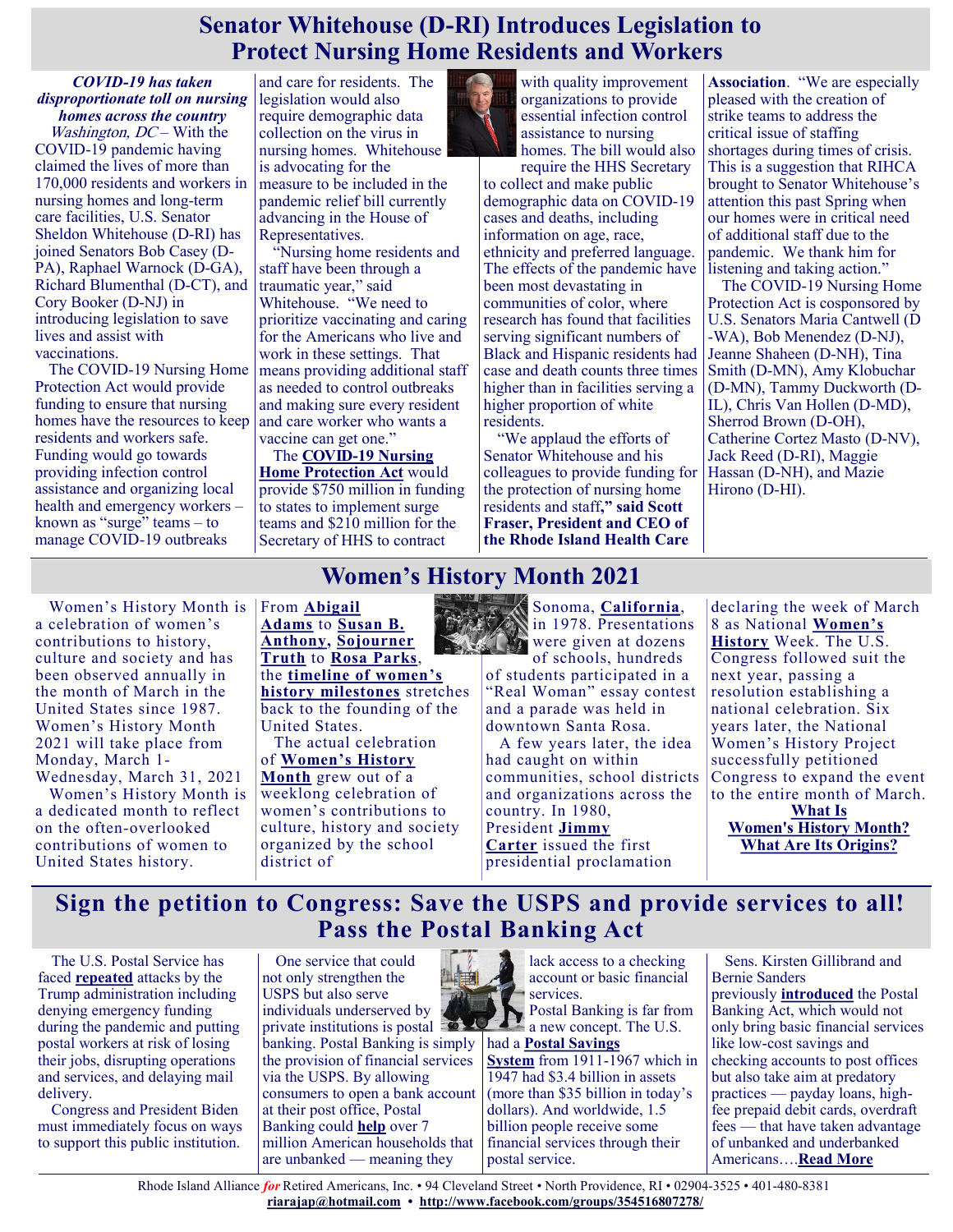# **Biden Administration Takes Two Big Steps in Support of Health Care Coverage**

The Biden administration recently took two important steps to preserve health care coverage for millions of Americans. First, the Department of Justice (DOJ) reversed course on its nondefense of the Affordable Care Act (ACA) and notified the U.S. Supreme Court of its change in stance. Second, the administration asked the Supreme Court to cancel upcoming oral arguments in a case centering on Medicaid work requirements, because it plans to roll back the ability of states to impose such restrictions.

**[In November 2020](https://www.medicarerights.org/medicare-watch/2020/11/12/health-care-for-millions-in-supreme-courts-hands)**, the Supreme Court **[heard oral](https://www.msn.com/en-us/news/politics/5-key-moments-from-the-latest-scotus-obamacare-showdown/ar-BB1aT965)  [arguments](https://www.msn.com/en-us/news/politics/5-key-moments-from-the-latest-scotus-obamacare-showdown/ar-BB1aT965)** in a case challenging the constitutionality of the ACA. The suit was initially brought several years ago by a group of Republican state attorneys

general and governors. They claim the entire law is unconstitutional because Congress reduced the financial penalty for not having insurance to zero in the 2017 tax bill. Though this argument was dismissed by many legal scholars, the Trump administration's DOJ first **[supported the lawsuit,](https://www.medicarerights.org/medicare-watch/2018/06/14/blog-surprise-administrative-decision-puts-millions-risk-losing-health-coverage) then [asked for the entire law to](https://www.medicarerights.org/medicare-watch/2019/03/28/blog-department-of-justice-states-support-for-total-invalidation-of-the-affordable-care-act)  [be struck down](https://www.medicarerights.org/medicare-watch/2019/03/28/blog-department-of-justice-states-support-for-total-invalidation-of-the-affordable-care-act)**.

On February 10, the Biden administration reversed course, informing the Supreme Court in a [letter](https://www.scotusblog.com/wp-content/uploads/2021/02/No.-19-840-US-Letter.pdf) that the change in administration had led to a **[change in DOJ's position and](https://www.jurist.org/news/2021/02/biden-administration-asks-supreme-court-to-uphold-aca/)  [that the law as it stands is](https://www.jurist.org/news/2021/02/biden-administration-asks-supreme-court-to-uphold-aca/)  [valid](https://www.jurist.org/news/2021/02/biden-administration-asks-supreme-court-to-uphold-aca/)**. Even if the specific provision of the law at issue, the now-zeroed out penalty, is unconstitutional, the administration argues that it can

simply be cut out and the rest of the law can stand.

Getting Medicare right This shift is a step in the right direction to protect care for millions who rely on the ACA. Ending the law would have **[devastating consequences,](https://www.medicarerights.org/policy-documents/whats-at-stake-in-the-affordable-care-act-a-voter-guide) including [disrupting coverage](https://www.kff.org/health-reform/issue-brief/pre-existing-condition-prevalence-for-individuals-and-families/)  for pre-[existing conditions](https://www.kff.org/health-reform/issue-brief/pre-existing-condition-prevalence-for-individuals-and-families/)**, reopening the Medicare donut hole, and eliminating the Medicaid expansion. In other news, the administration also reversed [course](https://www.msn.com/en-us/news/politics/biden-administration-asks-u-s-supreme-court-to-dump-medicaid-work-case/ar-BB1dV2Tb) on Medicaid work requirements, states' attempts to create hurdles that prevent people from accessing the coverage they need. **[Federal](https://www.medicarerights.org/medicare-watch/2020/02/20/blog-federal-appeals-court-rules-against-medicaid-work-requirements-in-arkansas)  [courts have found work](https://www.medicarerights.org/medicare-watch/2020/02/20/blog-federal-appeals-court-rules-against-medicaid-work-requirements-in-arkansas)  [requirements](https://www.medicarerights.org/medicare-watch/2020/02/20/blog-federal-appeals-court-rules-against-medicaid-work-requirements-in-arkansas)  [impermissible](https://www.medicarerights.org/medicare-watch/2020/02/20/blog-federal-appeals-court-rules-against-medicaid-work-requirements-in-arkansas)** and not in keeping with the primary objectives of Medicaid, but

Arkansas, backed by the Trump administration, argued that the requirements were legal. The Supreme Court decided to hear the case and oral arguments are scheduled for March.

But the Biden administration has already taken steps to pull back this authority, notifying states that they will not be permitted to institute work requirements. The administration also requested that the Supreme Court throw out pending cases because states will not be permitted to institute such barriers, making a Supreme Court decision unnecessary.

We support both actions and urge the administration to do more to protect health coverage through Medicare, Medicaid, and the ACA.

# **New Coalition Advocates an End to Medicare Waiting Periods for People with Social Security Disability Insurance**

This week, Medicare Rights joined over 20 nonprofit and advocacy organizations in the launch of a new coalition, **[Stop](https://www.stopthewaitnow.org/)  [the Wait](https://www.stopthewaitnow.org/)**. The group is dedicated to eliminating harmful Medicare and Social Security Disability Insurance (SSDI) coverage gaps.

Currently, after waiting an average of 18 months to qualify for SSDI, most individuals with disabilities must wait an additional five months before they can begin to receive

payments, and then another two years **Stop The Wait.** before they can access Medicare. These harmful policies can prevent people with disabilities from obtaining needed care and force them to spend down their financial resources—eroding health and economic security.

As the coalition notes in an **[open letter](https://www.stopthewaitnow.org/)** to Congress, "For the Government to decide that people are eligible for SSDI, their income would have already

fallen below the poverty line; to impose these additional exclusion periods is to force them to be impoverished while battling horrific chronic illness and disease."

According to the U.S. **[Government Accountability](https://www.gao.gov/products/GAO-20-641R)  [Office](https://www.gao.gov/products/GAO-20-641R)**, in the last ten years nearly 110,000 Americans died while waiting for SSDI benefits; approximately 50,000 people filed for bankruptcy in half that time.

Medicare Rights has long advocated for improvements to this broken system. In the last Congress, we **[strongly](https://www.medicarerights.org/medicare-watch/2019/09/26/blog-bill-would-eliminate-harmful-health-care-delays-in-for-people-with-disabilities)  [supported](https://www.medicarerights.org/medicare-watch/2019/09/26/blog-bill-would-eliminate-harmful-health-care-delays-in-for-people-with-disabilities)** legislation to eliminate the waiting periods. We are hopeful for its reintroduction and urge administrative solutions as well. People with disabilities must not be forced to wait to access their earned benefits. We look forward to working with policymakers and our coalition partners to advance this goal.

# **President Biden Takes Action to Help the Postal Service**

On Wednesday, February 24th, President **Joe Biden [nominated](https://u1584542.ct.sendgrid.net/ss/c/atcYNHk4Eh2YdGnwBh-YDDUV27dB1SLFWpo-Uwox6EP8AtdKzwousV6oaNz614BcRp4R0t67rfLFFk4uSKxQsdzgKXPTTJx_tqTc3DfbSy8ixCSwY1xR_4NSdtOwYGjL_x9KzZGJ5ELWuD0Qx99Q93Nl7m3BJhC2xIGgGdtecM4ujc-S1-cJxXderkZ9XJCi103Az7FXZ-ibyRFgZlur8WVYkF_li)  [three people](https://u1584542.ct.sendgrid.net/ss/c/atcYNHk4Eh2YdGnwBh-YDDUV27dB1SLFWpo-Uwox6EP8AtdKzwousV6oaNz614BcRp4R0t67rfLFFk4uSKxQsdzgKXPTTJx_tqTc3DfbSy8ixCSwY1xR_4NSdtOwYGjL_x9KzZGJ5ELWuD0Qx99Q93Nl7m3BJhC2xIGgGdtecM4ujc-S1-cJxXderkZ9XJCi103Az7FXZ-ibyRFgZlur8WVYkF_li)** to serve on the Postal Board of Governors: **Ron Stroman**, a former deputy postmaster general; **Amber McReynolds**, chief executive of the National Vote at Home Institute; and **Anton Hajjar**, former general counsel of the American Postal Workers Union. On Thursday, White House Press Secretary **Jen Psaki** said that President Biden wants "better" Postal Service leadership. The Postmaster General reports to the

Postal Service Board of Governors.

The announcement followed a House Committee on Oversight and Reform hearing about how to strengthen the U.S. Postal Service's financial footing. Committee members and witnesses discussed the USPS Fairness Act, S. 145 and H.R. 695, which would get rid of the agency's requirement to pre-fund future retirement health benefits for employees.

Members also questioned Postmaster General **Louis DeJoy**  about his so-called cost-cutting and efficiency strategies that have resulted in widespread service delay. During his testimony, DeJoy blamed "unachievable service standards" for first class mail problems and suggested that lowering standards and raising prices will continue to be part of his strategic vision.

"The Post Office is a vital institution that millions of Americans, particularly seniors and retirees, rely on," said **Richard Fiesta**, Executive

Director of the Alliance. "Millions of seniors rely on prompt delivery for their needed prescriptions. Last year's election saw record numbers of ballots cast by



mail. We urge the Senate to speedily confirm President Biden's nominees so they can begin to strengthen and preserve the Postal Service."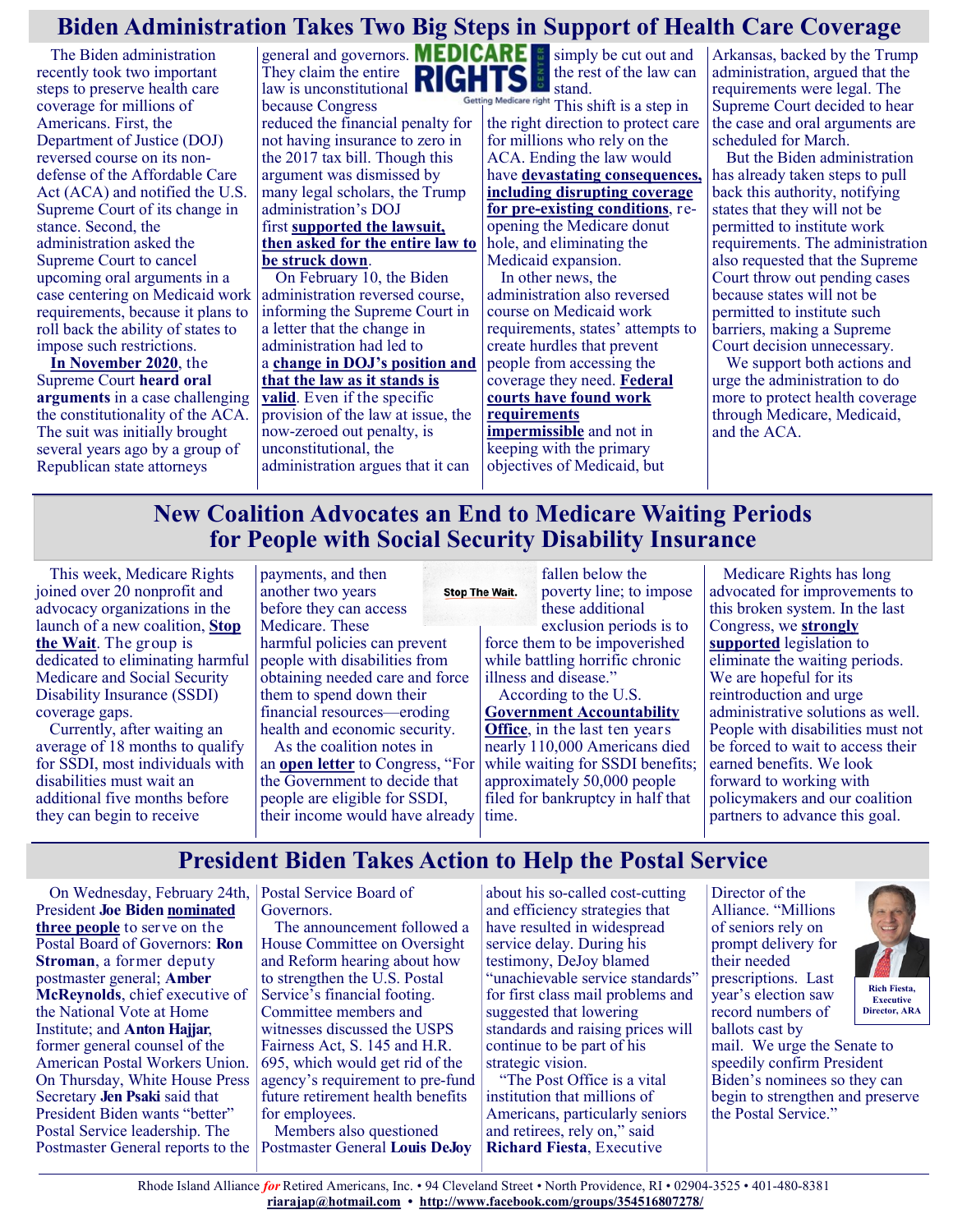# **Why the WEP/GPO Must Be Repealed NOW!** *by Rose Marie Cipriano*



Marie Cipriano, I am President of RIARP (Rhode Island Association of Retired

Principals) and a RIPERC (RI Public Employee Retirees Coalition) Executive Board member. As a member of RIPERC, I an a member of the Rhode Island Alliance for Retired Americans.

I am a retired High School Principal with forty years work experience in education. Twenty of those years as a High School Principal in Rhode Island and Connecticut. Prior to my high school principal administrative work, I was a teacher, department chair, and assistant principal for twenty years in an urban RI school district, local 951, which paid into social security. I had no reason to think about or know details about a 40% reduction in social

My name is Rose | security benefits when I became age eligible to collect social security.

> Like many school principals, there are less jobs available in this administrative education profession. I had an opportunity and became a RI suburban High School Principal for ten years in a Rhode Island district which did not pay into Social Security. After 30 years in Rhode Island, I spent ten years as a high school principal in two Connecticut communities. No school districts in Connecticut pay into social security.

As I prepared for retirement after 40 years committed and dedicated to working with future generations, taking and personally paying for postsecondary course work throughout that time to maintain certification, enhance job opportunities, and provide the best learning practices for our students and quality

administrative leadership skills, I learned of the windfall tax (WEP GPO) and the ramifications of working in some school districts that paid into social security and others that did not. Educators in fifteen U.S. states fall into this category.

This injustice is compounded for me when my spouse dies. I cannot receive his social security benefit which is much higher than mine. So, I receive a double hit in social security income reduction. Currently, my benefit is less than some welfare recipients, yet I must keep this benefit instead of receiving the higher benefit of my husband. Some spouses could have never worked yet they will get the social security benefit of their deceased spouse.

I believe that the bill or bills causing these injustices to me and other education retirees impacted by WEP/GPO was and still is gender

discriminatory. Most teachers throughout the years have been women. Over the past years, it pained me to see older women have to obtain food stamps or utilize food centers to survive. I do not want this to happen to me or anyone else.

As a High School Principal, I made a higher salary than teachers and with the 40% reduction to my social security benefits, a greater financial amount was removed from my benefits with stern consequences to my quality of life in my senior years -- meaning **NOW!** Close to six million people across the United States are affected by this legislative injustice. Many are my age or older. I strongly urge everyone to step up and speak or write congressional leaders to remove this WEP/GPO discriminatory and unfair practice.

# **Vaccinating Oldest First for COVID Saves the Most Lives**

Putting the oldest people near the front of the line for COVID-19 shots will save more lives and may extend their lifespan, too, researchers say.

The new study findings challenge the view that older people should be lower on the list for shots because they have a shorter life expectancy, according to the team from the University of California, Berkeley.

"Since older age is accompanied by falling life expectancy, it is widely assumed that means we're saving fewer years of life," said lead author Joshua Goldstein, professor of demography.

"We show this to be mistaken," he added in a university news release. "The age patterns of COVID-19 [death rates] are such that vaccinating the oldest first

saves the most lives and, surprisingly, also maximizes years of remaining life

expectancy."

For the study, the researchers analyzed life expectancy in the United States, Germany and South Korea during the coronavirus pandemic. They based their calculations on the potential number of lives saved

through vaccination, multiplied by the life expectancy of those vaccinated.

For example, if one million vaccinations saved 1,000 lives, and vaccinated people were projected to live 20 more years on average, a total 20,000 years of life would be saved. ….**[Read](https://www.usnews.com/news/health-news/articles/2021-03-01/vaccinating-oldest-first-for-covid-saves-the-most-lives-study)  [More](https://www.usnews.com/news/health-news/articles/2021-03-01/vaccinating-oldest-first-for-covid-saves-the-most-lives-study)**

### **Coronavirus: How many Medicare Advantage members went without treatment?**

A new study in the **[American](https://www.ajpmonline.org/article/S0749-3797(21)00010-6/fulltext)  [Journal of Preventive](https://www.ajpmonline.org/article/S0749-3797(21)00010-6/fulltext)** 

**[Medicine](https://www.ajpmonline.org/article/S0749-3797(21)00010-6/fulltext)** looks at out-of-pocket costs for people in Medicare Advantage plans and how they affect access to care. There is inexcusably little information available on what you will pay on average out of pocket in a particular Medicare Advantage plan in a given year, let alone for specific services. This study reports that some Medicare Advantage plans voluntarily paid the full cost of care for hospitalized members with COVID-19–although it does not say how many–and is concerned about Medicare Advantage plan members who went without

COVID-19 treatment because of the out-ofpocket costs.

To get a sense of what people in Medicare Advantage would pay for COVID-19 treatment, researchers looked at 2018 data to determine how much out-of-pocket costs could be for people hospitalized with the flu. The researchers found that of 14,278 people in a Medicare Advantage plan over 65, hospitalized with the flu in 2018, paid an average of \$989 on deductibles, copays and coinsurance. Hospitalizations averaged around six days. Averages are a bit misleading as there were a small group of

Advantage plans whose out-of-pocket costs were far higher. We don't know

which Medicare Advantage plans charged more and which charged less.

Congress did not mandate that Medicare Advantage plans cover the full cost of COVID-19 treatment, only testing. It is not clear why it did not insist on full payment for COVID treatment given that out-of-pocket costs undermine access to needed care. It should not have cost more; the federal government was overpaying Medicare Advantage plans, paying them as if people were using the typical number of

people in certain Medicare health care services at a time when they were using far fewer health care services.

The researchers believe that it is critical that Medicare Advantage plans cover the full cost of COVID-19 treatment to ensure that everyone who needs care receives it. In 2018, four in ten people did not have \$400 in the bank to pay for an emergency.

Of note, the researchers only looked at some Medicare Advantage data and were unable to know for nearly three in four people studied whether they were enrolled in a Medicare HMO or Medicare PPO. The data is incomplete.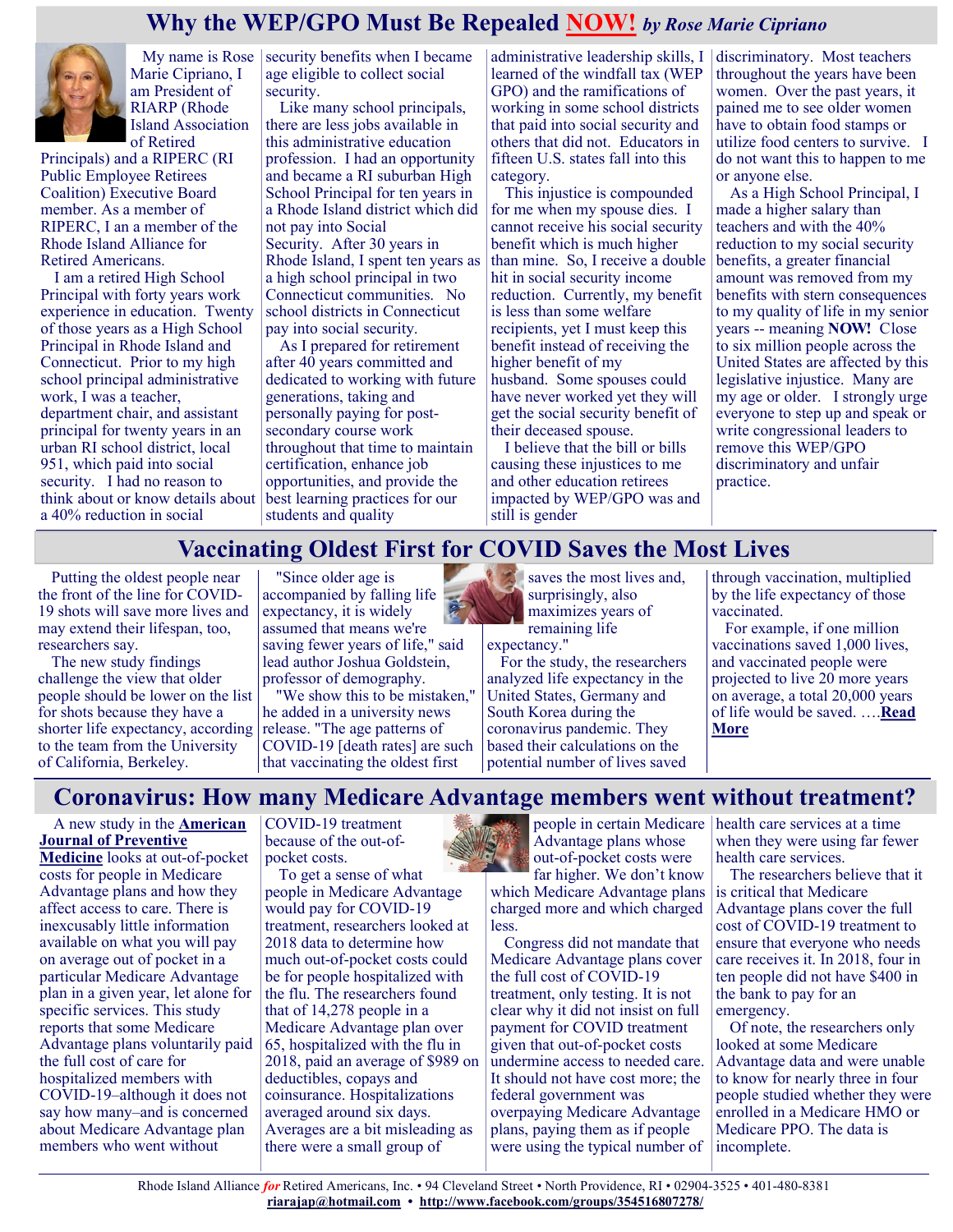### **Biden's Straight-Talking CDC Director Has Long Used Data to Save Lives**

In early December, **[Dr. Katy](https://cvvr.hms.harvard.edu/lab-member/kathryn-e-stephenson-m-d-m-p-h/)  [Stephenson](https://cvvr.hms.harvard.edu/lab-member/kathryn-e-stephenson-m-d-m-p-h/)** was watching TV with her family and scrolling through Twitter when she saw a tweet that made her shout.

"I said 'Oh, my God!'" she recalled. "Super loud. My kids jumped up. My husband looked over. He said, 'What's wrong, what's wrong, is everything OK?' I was like, 'No, no, it's the opposite. It's amazing. This is amazing!"

**[Dr. Rochelle Walensky](https://www.massgeneral.org/news/rochelle-walensky)** had just been tapped to lead the Centers for Disease Control and Prevention.

Stephenson is an infectious diseases specialist and vaccine scientist at Beth Israel Deaconess Medical Center in Boston. So the news had special meaning for her and the many jubilant colleagues

tweeting their joy. They'd been helping one another through the brutal pandemic year, she said, while feeling they had little to no help from the  $\vert$  well. federal government.

"It was so baffling," she said. "It wasn't even just that we didn't know what the government was doing. It was that sometimes it felt like sabotage. Like the federal government was actively trying to mess things up."

But through it all, as the long months became a year, Walensky had been out front, Stephenson said, sticking to the science and telling the truth.

When Walensky stepped up to lead the CDC, she promised to keep telling the truth — even when it's bad news. She told a



month that she'll welcome straight talk from the scientists at the CDC as

"They have been diminished," she said. "I think they've been muzzled — that science hasn't been heard. This top-tier agency, world-renowned, hasn't really been appreciated over the last four years and really markedly over the last year, so I have to fix that."

Walensky, 51, has long been a doctor on a mission — first, to fight AIDS around the world, and now, to shore up the CDC and get the United States through the pandemic. Beyond unmuzzling her agency's staff, she vows to tackle many other challenges, pushing particularly hard on

JAMA Network podcast last vaccine distribution and rebuilding the public health system.

> Walensky's family has a tradition of service, including a grandfather who served in World War II and rose to be a brigadier general. And she likens the call she got from the Biden administration to a hospital alarm that goes off when a patient is in cardiac arrest.

> "I got called during a code," she told JAMA. "And when you get called during a code, your job is to be there to help."

> At Massachusetts General Hospital, where Walensky was the chief of infectious diseases, some of her many admirers now have T-shirts that read "Answer the Code" with her initials, RPW, beneath….**[Read More](https://khn.org/news/article/biden-cdc-director-rochelle-walensky-straight-talking-data-driven/)**

# **COVID Cases, Deaths Plummet in Nursing Homes After Vaccine Rollout**

In a hopeful turnaround during a long pandemic, U.S. nursing homes that were once the epicenter of coronavirus infections are now seeing both cases and deaths fall steeply as the country's vaccination rollout starts to take hold.

From late December to early February, new cases among U.S. nursing home residents fell by more than 80 percent, nearly double the rate of improvement in the general population, The New York Times reported. The downward trend in deaths was even more heartening: Even as fatalities spiked overall this winter, deaths inside nursing homes have dropped by more

than 65 percent. "I'm almost at a loss for words at how amazing it is and how exciting," Dr. David Gifford, chief medical officer for the American Health Care Association, which represents thousands of longterm care facilities across the country, told the Times.

The good news comes not a moment too soon: Since the pandemic began, the coronavirus has raced through some 31,000 long-term care facilities in the United States, killing more than 163,000 residents and employees and accounting for more than a third of all virus deaths since the late spring, the Times said.



But with the arrival of vaccines, which were sent to long-term care facilities starting in late

December, new cases and deaths in nursing homes have fallen steeply, outpacing national declines, the Times reported. It offers an early glimpse of what might be in store for the rest of the country, as more and more people get vaccinated.

"If we are seeing a robust response with this vaccine with the elderly with a highly contagious disease, I think that's a great sign for the rest of the population," Giffords told the Times.

About 4.5 million residents

and employees in long-term care facilities have received at least one dose of the vaccine, according to the U.S. Centers for Disease Control and Prevention, including about 2.1 million who have been fully vaccinated.

Now, new cases in nursing homes are at their lowest point since May, when the federal government began tracking such data, the Times said.

"What is certainly surprising to me is how quickly we're seeing this," Dr. Sunil Parikh, an associate professor of epidemiology and medicine at Yale School of Public Health in Connecticut, told the Times….**[Read More](https://www.usnews.com/news/health-news/articles/2021-02-25/covid-cases-deaths-plummet-in-nursing-homes-after-vaccine-rollout)**

### **The Staggering, Heartless Cruelty Toward the Elderly**

Crises can elicit compassion, but they can also evoke callousness. Since the outbreak of the coronavirus pandemic, we've witnessed communities coming together (even as they have sometimes been physically forced apart), and we've seen individuals engaging in simple acts of kindness to remind the sick and quarantined that they are not forgotten. Yet from some quarters, we've also seen a degree of cruelty that is truly staggering. Earlier today, a friend posted

on Facebook about an experience he'd just had on the Upper West Side of Manhattan: "I heard a guy who looked to be in his 20s say that it's not a big deal cause the elderly are gonna die anyway. Then he and his friend laughed

Maybe I'm lucky that I had awesome grandparents and maybe this guy didn't but what is wrong with people???" Some have tried to dress up their heartlessness as generational retribution. As someone tweeted



at me earlier today, "To be perfectly honest, and this is awful, but to the young, watching as the elderly over and over and over choose their own

interests ahead of Climate policy kind of feels like they're wishing us to a death they won't have to experience. It's a sad bit of fair play."

Notice how the all-too-familiar rhetoric of dehumanization works: "The elderly" are bunched together as a faceless mass, all of them considered

culprits and thus effectively deserving of the suffering the pandemic will inflict upon them. Lost entirely is the fact that the elderly are individual human beings, each with a distinctive face and voice, each with hopes and dreams, memories and regrets, friendships and marriages, loves lost and loves sustained. But *they* deserve to die—and as for us, we can just go about our business….**[Read](https://www.theatlantic.com/ideas/archive/2020/03/respect-old/607864/?utm_campaign=the-atlantic&utm_medium=social&utm_source=facebook&fbclid=IwAR0TzQuA2PAv7SXevu0UqdZQ-VZMwKwju8v3AajWcVCgWdXsXSv9NyDSKcY)  [More](https://www.theatlantic.com/ideas/archive/2020/03/respect-old/607864/?utm_campaign=the-atlantic&utm_medium=social&utm_source=facebook&fbclid=IwAR0TzQuA2PAv7SXevu0UqdZQ-VZMwKwju8v3AajWcVCgWdXsXSv9NyDSKcY)**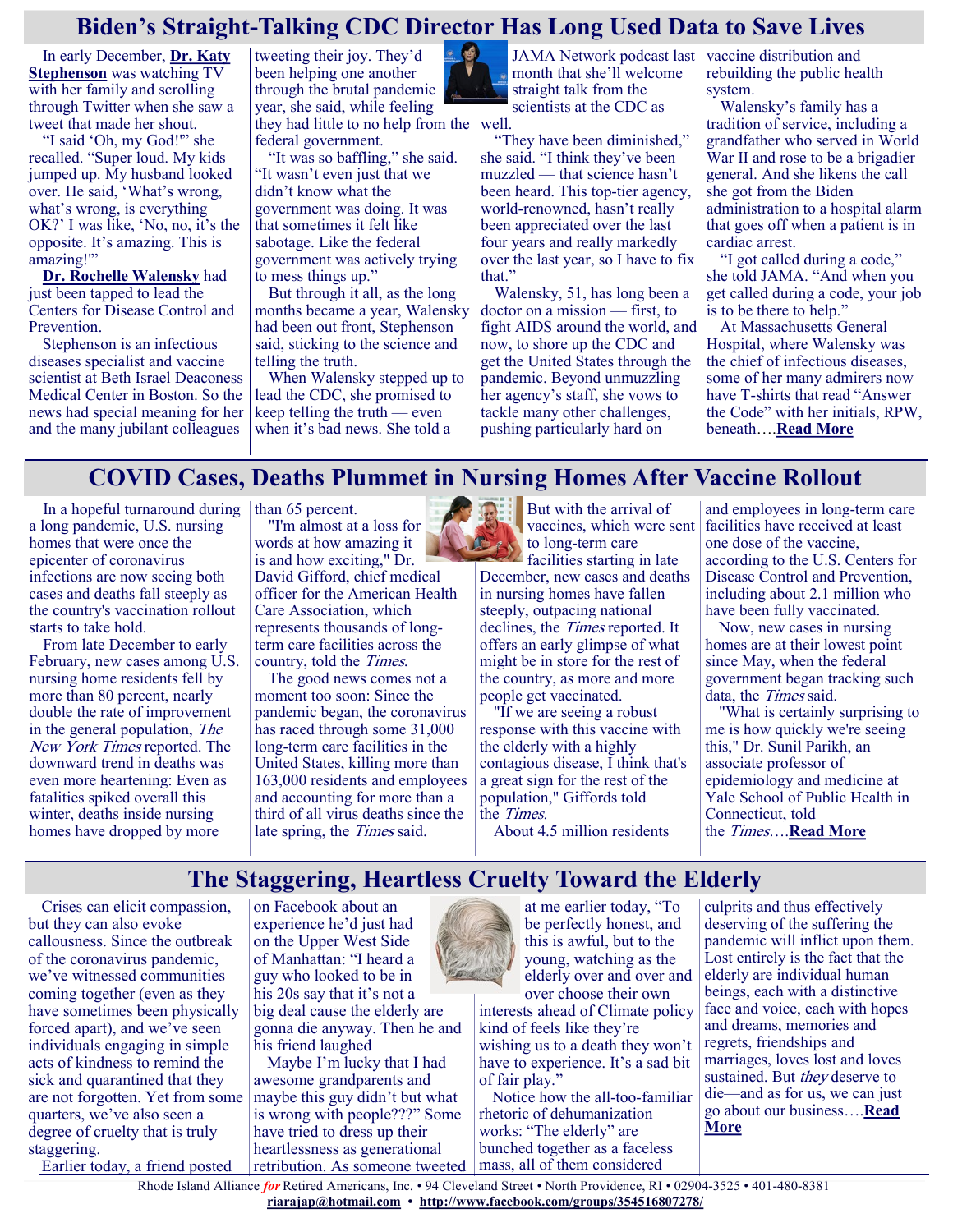### **Do You Know Someone Suffering From Elder Abuse?**

For many, aging offers wisdom, insight and selfassuredness. Unfortunately, it can also come with some unwelcomed vulnerabilities. As relatives and friends get older, they can become physically frail, and less able to protect themselves or fight back. Plus, many older people have diminishing vision or hearing, making them readily susceptible for others to take advantage of them. Strangers are not the only

Home Care aims to help senior citizens who live at home with assistance with activities of daily

encompasses activities such as meal preparation, housekeeping and laundry, bathing and hygiene assistance, and help getting dressed. These are activities that allow a senior to age in place in their own home. This is not to be confused with Home Health, which deals with medical issues

therapy. Home care does not deal with shots, physical therapy, and other medical assistance many seniors need at home. It is important to note that home care is usually not covered by Medicare, and will have to be

living (ADLs). This

and rehabilitation

of pocket expense.

ones to watch around the elderly. Even relatives can behave in unexpected ways because living with an elderly family member can cause overwhelming stress, with little relief in caring for them on a daily basis.

 To this end, many seniors are abused or neglected everyday - harmed physically, emotionally or financially, often by the people responsible for their care. We suspect that millions of



social issue of which people need to be acutely aware, especially when dealing with older relatives and friends.

 Being in one's own residence does not guarantee safety. Elder abuse usually occurs where the senior resides -- most often in the home they have lived in for

years. Surprisingly, abusers are most often adult children, grandchildren, spouses or other family members. However, abuse and neglect may also occur in institutional settings, including long-term care facilities….**[Read More on….](https://seniordirectory.com/community-activities/elder-abuse)**

**Types of Elder Abuse Physical Abuse Emotional Abuse Financial Abuse Are you Suspicious of Elder Abuse? Report it!**

# **What is Non Medical Home Care?**

#### **Different Types of Home Care**

There are many different types of home care and forms of

assistance. Below, you can find some of the basic types of home care, as well as what type of care and services you can expect.

**Companion Care** Companionship care helps to act like another member of the family or friend. The caregiver become an aide whose purpose is to keep the senior company.

**Homemaking** Homemaking deals with many of the simple, daily activities of life.

covered by insurance or as an out more difficult for them to stay **Personal Care** As many seniors age, it becomes mobile and physically

independent. Personal Care helps seniors with mobility and independence.

**Hygiene Care**

One of the first things to go for many seniors is their hygiene. As they age, it becomes more and more difficult for them to fulfill the basic tasks necessary for good hygiene.

#### **Wellness Care**

Many home care providers will also work with a senior to try and provide non-medical services pertaining to health and wellness. This can come from planning nutritional meals, establishing light exercise regiments, and even helping to improved cognitive acuteness. Discussing this with your primary physician and

home care provider could help to implement care that focuses on the senior's specific wellness needs.

#### **Cost of Non-Medical Home Care**

The cost for non-medical home care will vary depending on the level of care needed and geographical location. Home care does cost less than other alternatives, such as adult day care, assisted living, and skilled nursing. It generally ranges from \$10 to \$36 per hour, and the average in 2015 was \$20 per hour. The best way to set a budget is to determine how many hours a week of assistance the senior will need….**[Read More](https://seniordirectory.com/in-home-services/home-health-care-non-medical)  [on each of these services](https://seniordirectory.com/in-home-services/home-health-care-non-medical)**.

### **What are Social Security Representative Payees?**

Millions of people get monthly Social Security benefits or Supplemental Security Income payments. Some need help managing their money. When we receive information that indicates you need help, we'll assign a representative payee to manage your benefits for you. We try to select someone who knows you and wants to help you. A representative payee receives your monthly benefit payment on your behalf and must use the money to pay for your current needs, including:

- Housing and utilities.
- Food.
- Medical and dental expenses.
- Personal care items.
- ◆ Clothing.

Rehabilitation expenses (if you're disabled). If you need help

managing your benefits, tell a Social Security representative that there is someone you want to be your representative payee. They should be someone you trust and see often, and who clearly understands your needs. Social service agencies, nursing homes, or other organizations are also qualified to be your representative payee.

Ask them to contact us. You can write to us within 60 days of being assigned a representative payee if you don't agree that you need one or if you want a different representative payee.

We also offer an option, called Advance Designation, which allows you to choose a

representative payee in advance. In the event you can no longer make your own financial decisions, you and your family will have peace of mind knowing you already chose someone you trust to manage your benefits.

You can submit your advance designation request when you apply for benefits or after you are already receiving benefits. You may do so through your personal my Social Security account at **<www.ssa.gov/myaccount>**, by telephone, or in person.

You can find more information at

**<www.ssa.gov/payee>**.

#### **"Slam the Scam" Day 2021**

SSA is again teaming up with our Office of the

Inspector General (OIG) to promote awareness about Social Security scams. In 2020, the OIG received over 718,000 scam complaints and is continuing to work with the Department of

Justice and other law enforcement agencies to identify and pursue scammers and their facilitators. In our continued effort to educate and protect the public against scamming, we are holding our second **"Slam the Scam"** Day on March 4, 2021. More information is available at **[oig.ssa.gov.](oig.ssa.gov)**

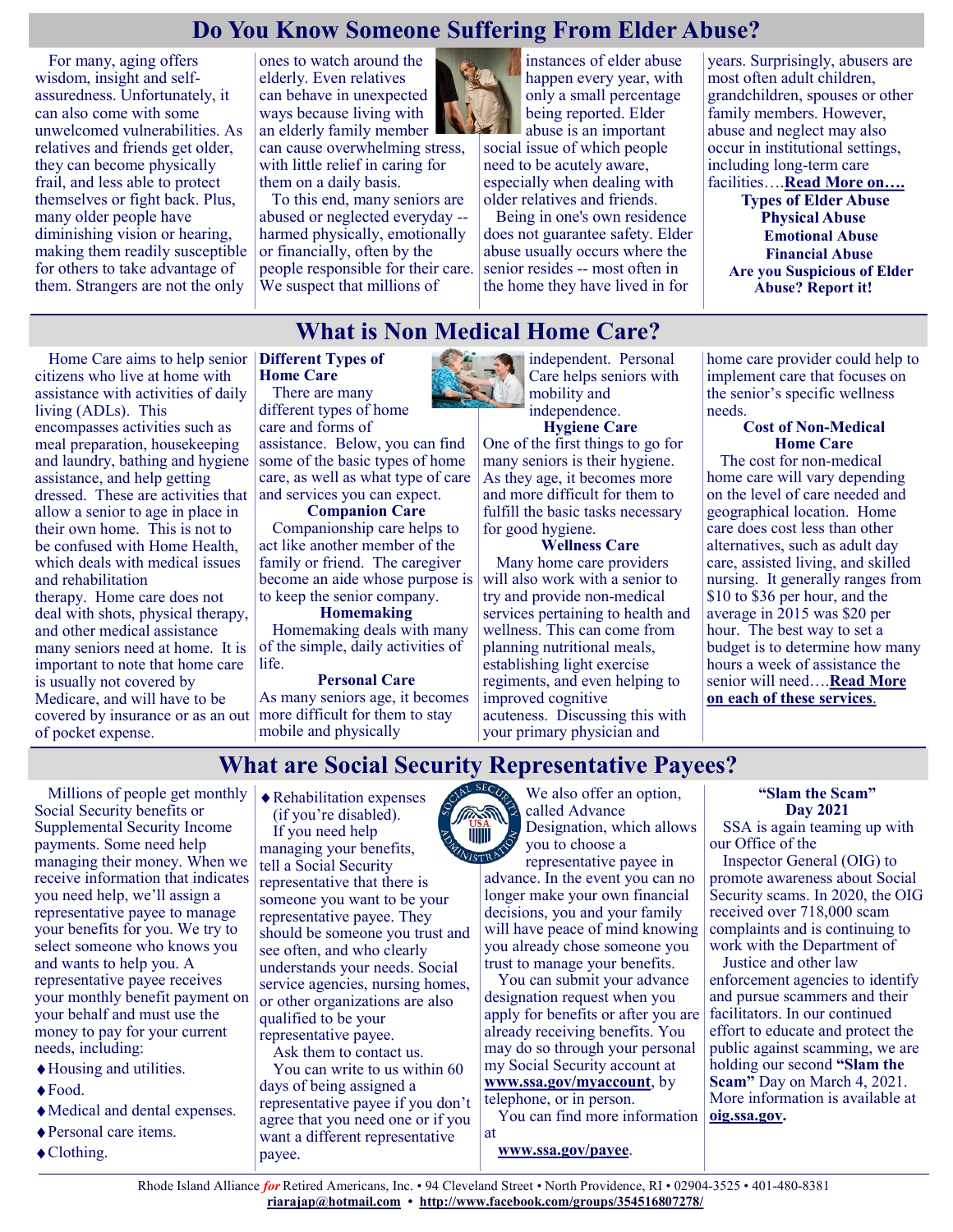# **RIARA HealthLink Wellness News** *Reduction Reduction***ly and** *Reduction***ly and** *Reduction***ly <b>Reduction**



# **Mediterranean Diet Could Keep Aging Brains Sharp**

Helping your brain stay sharp with age may be as simple as changing up the food on your plate at dinnertime, a new study suggests

The study focused on the healthy "Mediterranean" diet, a regimen reliant on olive oil, beans, nuts, fruits, vegetables and whole grains, with chicken and fish largely replacing red meat. Dairy products and eggs are only used in "low to moderate amounts," according to the American Heart Association.

Nutritionists have long touted the benefits of the diet on various facets of health, including cardiovascular health. But a team of researchers in Scotland, led by Janie Corley, wanted to see whether Mediterranean fare might help the brain work better with age,

too. To do so, her team tested the mental ("cognitive") ability of over 500 people

averaging 79 years of age, none of whom showed any signs of dementia. The tests focused on problem solving, thinking speed, memory and word knowledge, and the researchers also obtained MRI brain scans of over 350 of the participants.

"Including both cognitive ability and brain MRI markers in the one study is important, because it has the potential to further our understanding of the relationship between what we eat and cognitive aging," explained Corley, who is a postdoctoral researcher in psychology at the University of Edinburgh.



Participants were also asked to fill out questionnaires on what their typical diets were over the past year.

In their initial test, people who adhered more closely to the Mediterranean diet tended to score better, the study found. While the study couldn't prove cause and effect, the diet was positively associated with improved performance in specific brain functions, such as memory, verbal ability and visuospatial ability (people's ability to analyze and mentally alter objects).

Even after adjusting for childhood IQ and other health and education factors, the results still showed a significant benefit to the brain for folks adhering to a Mediterranean diet compared

to those who didn't.

The strongest association seen was between the diet and verbal ability. However, the Mediterranean diet had no effects on the brain's structure as shown on the MRIs.

In other words, the brain appeared to function differently depending on diet, but it did not look different. So what might be going on?

Of these, Sandon noted, red meat appears to be particularly unhealthy for the brain, probably because of red meat's high level of saturated fat. She added that processed foods are also packed with excessive salt, sugar and other components that can make them both cheap and addictive….**[Read More](https://www.usnews.com/news/health-news/articles/2021-02-25/mediterranean-diet-could-keep-aging-brains-sharp)**

# **History of Mental Illness Tied to Earlier Onset of Alzheimer's Disease**

People with Alzheimer's disease often have a history of depression or anxiety, which might mean an earlier emergence of memory and thinking problems, a preliminary study suggests.

Researchers found that of 1,500 Alzheimer's patients at their center, 43% had a history of depression, while almost onethird had a history of anxiety disorders.

Those patients also tended to be diagnosed with dementia at a younger age -- about two to three years younger, on average, than Alzheimer's patients with no history of depression or anxiety.

The question is, what does it all mean?

"What's the directionality of this?" said senior researcher Dr. Zachary Miller, an assistant professor at the University of California, San Francisco. "Is it that you're at greater risk of Alzheimer's if you have depression or anxiety?"

Or, he said, are depression and anxiety symptoms an early sign of the dementia process?

Miller said he leans toward

that latter explanation, though this study cannot rule out the possibility that the mental health conditions contribute to dementia risk.

He is scheduled to present the findings at the American Academy of Neurology's annual meeting, being held online April 17 to 22. Studies featured at meetings are generally considered preliminary until they are published in a peer-reviewed journal.

The idea that mental health and Alzheimer's disease are linked is not new. A number of studies have found an association between depression and an increased risk of dementia, though none prove cause and effect.

Few studies, though, have looked at the relationship between Alzheimer's and other psychiatric conditions, including anxiety.

So Miller and his colleagues screened 1,500 Alzheimer's patients at their Memory and Aging Center for any history of five psychiatric disorders: depression, anxiety, bipolar



Just over 43% of patients had suffered from depression, and 32% had a

history of anxiety; the other disorders were uncommon.

According to Miller, some patients had their psychiatric symptoms in the recent past - within two years of their Alzheimer's diagnosis -- while for some others, it was 10 or more years before. But even those relatively distant symptoms, he said, could potentially be an early manifestation of dementia, since the process occurs over many years.

In general, the study found, patients who'd had depression or anxiety were diagnosed with Alzheimer's at a somewhat younger age.

And if they'd had two psychiatric conditions, their dementia diagnosis came earlier still. On average, those patients were more than three years younger at diagnosis, versus those with no history of mental health conditions.

Dr. John Morris is a fellow of the American Academy of Neurology and director of the Knight Alzheimer Disease Research Center at Washington University School of Medicine in St. Louis.

He agreed that mental health symptoms could be an early indicator of dementia, but said it is hard to be certain.

Morris pointed to his own recent study of people who had biological markers of Alzheimer's in the brain, but had not yet developed dementia. He said the research found little evidence that depression developed any sooner than the final stage of "preclinical" Alzheimer's, when people were "transitioning to dementia."

Morris, who was not involved in the new study, said one of its strengths was the inclusion of psychiatric conditions other than depression.

But there are unanswered questions. For one, Morris said, it's possible that people with depression or anxiety did not actually develop dementia sooner, but just sought medical attention earlier. …..**[Read More](https://www.usnews.com/news/health-news/articles/2021-02-25/history-of-mental-illness-tied-to-earlier-onset-of-alzheimers-disease)**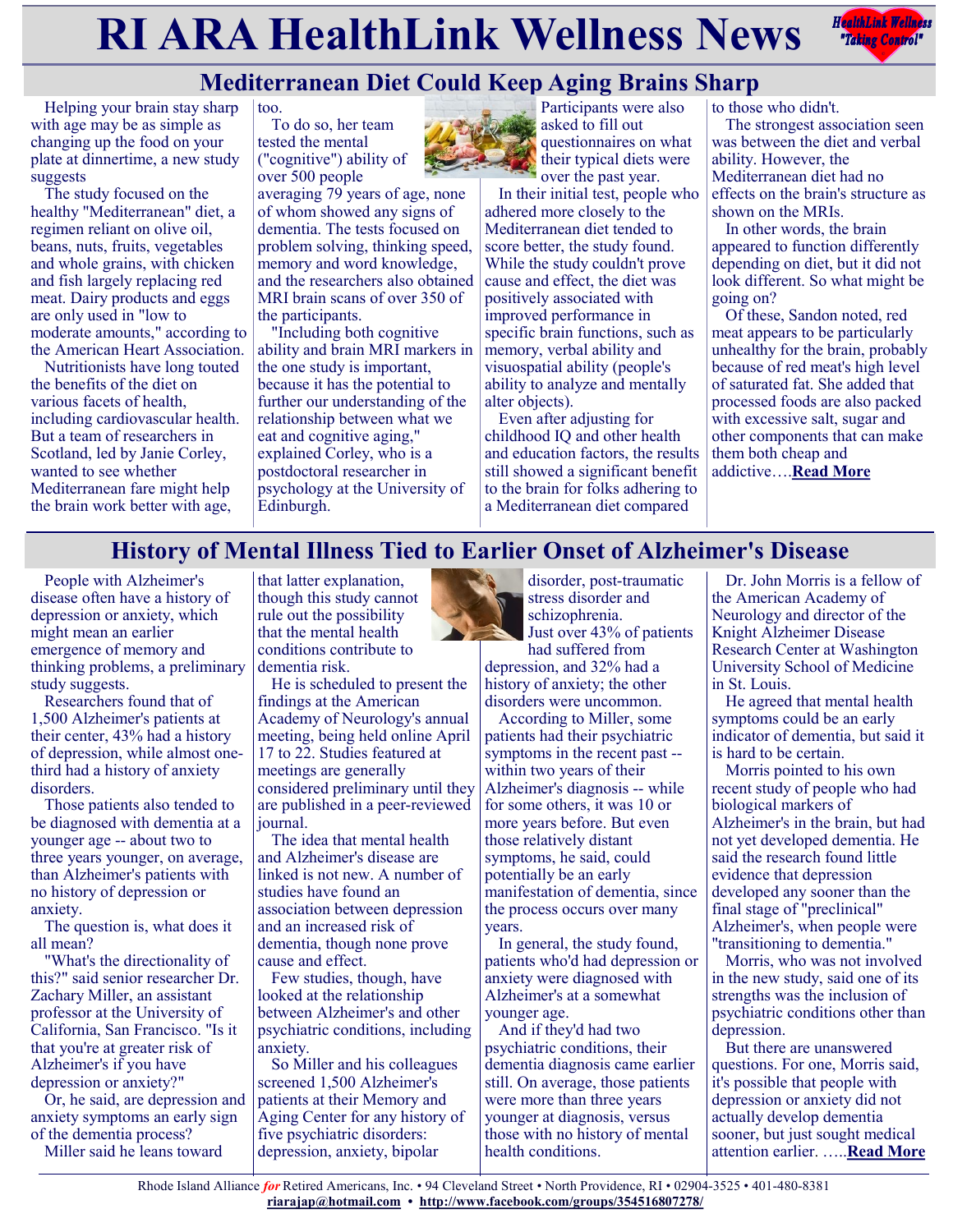### **Rheumatoid Arthritis Meds May Help Fight Severe COVID-19\**

Rheumatoid arthritis drugs may save lives of patients hospitalized with severe cases of COVID-19, according to a groundbreaking clinical trial.

The findings, first announced in January, have now been peerreviewed and published in a major medical journal.

"We are delighted that our full results are now published after peer review. This confirms the robustness of our findings, that tocilizumab and sarilumab can reduce deaths by nearly a quarter, in the sickest patients with COVID," said researcher Dr. Anthony Gordon, chair in anesthesia and critical care at Imperial College London, in the United Kingdom.

In the study, initially reported in November, the arthritis drugs tocilizumab (Actemra) and sarilumab (Kevzara) reduced death among critically ill COVID-19 patients by nearly 9 percentage points, or about 25%. The drugs are immune modulators called IL-6 receptor antagonists.

These drugs also shortened patients' hospital stays significantly.

"On average, patients were discharged from [intensive care units] a week earlier and [left] hospital two weeks earlier," Gordon said, noting that "several thousand patients" had already benefited from the drugs' use



United Kingdom. "Other studies have now confirmed our results and so even more patients will continue to benefit," he said in a college news release.

Of 353 patients in the trial, some were given tocilizumab or sarilumab; others received an inactive placebo.

Thirty-six percent of patients given a placebo died, compared to 27% of patients receiving the drugs (28% for tocilizumab, 22% for sarilumab).

That means for every 12 patients treated, one life would be saved, the study authors explained.

Gordon noted that previous trials using IL-6 receptor agonists showed no clear benefit on disease progress or survival in COVID-19 patients. But those studies included patients whose illness was less severe and treatment started at different stages, he said.

"A crucial difference may be that in our study, critically ill patients were enrolled within 24 hours of starting organ support," Gordon said. "This highlights a potential early window for treatment where the sickest patients may gain the most benefit from immune modulation treatment."

### **Common Antidepressants Won't Raise Risk for Bleeding Strokes: Study**

The most widely prescribed antidepressants in the United States don't appear to increase the risk of the deadliest type of stroke, according to a new preliminary study.

It examined the association between selective serotonin reuptake inhibitors (SSRIs) and intracerebral hemorrhage. This is when a brain blood vessel bursts and blood spreads into the surrounding tissue.

The most common causes of this type of stroke are high blood pressure and head trauma, but some earlier research had suggested that SSRIs may increase the risk. SSRIs include drugs such as Prozac (fluoxetine) and Zoloft (sertraline).

"Selective serotonin reuptake

inhibitors work by preventing reabsorption of the chemical serotonin, which regulates mood, into the cells, making more of it available in the brain," said study author Dr. Mithilesh Siddu, who did the research while at the University of Miami. He's now an assistant professor of neurology at the Medical College of Georgia at Augusta University.

"However, by interfering with serotonin, which also plays a role in blood clotting, SSRIs may increase the risk of bleeding. Therefore, to determine if these antidepressants increase the risk of bleeding strokes, we looked at a large population of people with stroke," Siddu said in an

American Academy of Neurology news release. The study included nearly 128,000 people who had a stroke between 2010 and 2019. Of those, just over 17,000 had been prescribed antidepressants before their stroke, and nearly 111,000 had never had an SSRI prescription.

Rates of intracerebral hemorrhage were 11% in people who'd been prescribed antidepressants and 14% in those who had not, according to the findings. The results will be presented at the American Academy of Neurology's virtual annual meeting, April 17-22.

After they adjusted for other stroke risk factors -- such as age, high blood pressure and diabetes -- the study authors concluded

that the risk of intracerebral hemorrhage was the same in people who took antidepressants as those who didn't take the medications.

"These findings are important, especially since depression is common after stroke, and selective serotonin reuptake inhibitors are some of the first drugs considered for people," Siddu said.

"More research is needed to confirm our findings and to also examine if SSRIs prescribed after a stroke may be linked to risk of a second stroke," he added.

Research presented at meetings is generally considered preliminary until peer-reviewed for publication in a medical journal.

### **Fauci: Whatever COVID-19 vaccine is available, 'take it'**

Dr. Anthony Fauci, the nation's top infectious diseases expert, is advising Americans to not wait for certain COVID-19 vaccines to become available before getting inoculated.

"When a vaccine becomes available, take it," Fauci told Savannah Guthrie during an interview on the "Today" show Thursday.

"This is a race, Savannah, between the virus and getting vaccines into people. The longer

one waits on getting vaccinated, the better chance the virus has to get a variant or a mutation," Fauci said. "So, the sooner we get vaccine into the arms of individuals, whatever that vaccine is ... once it gets by the FDA for an [Emergency Use Authorzation], if it's available to you, get it."

Fauci's comments come as the Biden administration seeks to administer 100 million COVID-



Roughly 66.5 million coronavirus vaccine doses have been administered thus far in the U.S., according to the **[Centers](https://covid.cdc.gov/covid-data-tracker/#vaccinations)  [for Disease Control and](https://covid.cdc.gov/covid-data-tracker/#vaccinations)  [Prevention](https://covid.cdc.gov/covid-data-tracker/#vaccinations)** (CDC). The Food and Drug Administration (FDA) has granted emergency use authorization to two COVID-19 vaccines, one from Pfizer and

another from Moderna, both two -dose vaccines taken roughly one month apart. Both vaccines have been found to be over 90 percent effective. Johnson & Johnson has also applied for emergency authorization of its single-dose coronavirus vaccine. The FDA **[released data](https://thehill.com/policy/healthcare/540240-johnson-johnsons-single-dose-covid-19-vaccine-effective-safe-fda)** on Wednesday affirming that the vaccine is 66 percent effective, which is still above the FDA's standards.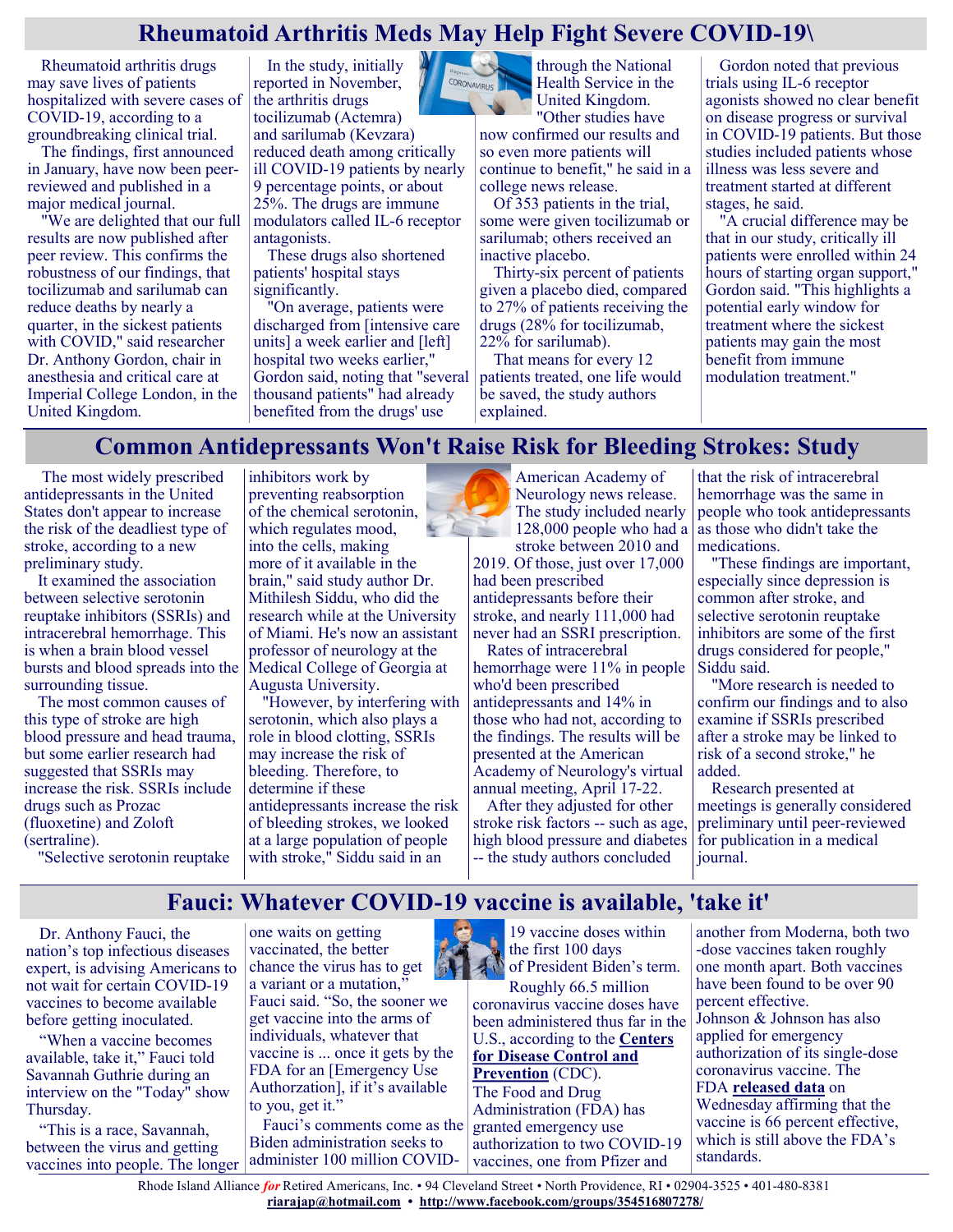### **Engineered cartilage produces anti-inflammatory drug**

Joints such as those in the knees and hands rely on cartilage tissue to keep the bones from rubbing together. Wear and tear over a lifetime can cause cartilage to break down. This leads to a condition called osteoarthritis.

The symptoms of osteoarthritis can include joint pain, stiffness, and swelling. More than 30 million adults nationwide are living with the condition. Currently, no treatments exist to prevent or reverse its progression.

Researchers have been interested in growing new cartilage in the lab that could be implanted into joints. However, joints with arthritis contain many molecules that promote chronic inflammation. This inflammation, plus the physical stress produced by normal movement, can destroy replacement cartilage quickly. A research team led by Dr.

Farshid Guilak from Washington University in St. Louis has been testing whether cartilage cells could be engineered to protect themselves from inflammation. In a proof-of -concept study, the team altered cartilage cells from pigs to produce an anti-inflammatory molecule when stressed. The study was funded in part by NIH's National Institute of Arthritis and Musculoskeletal and Skin Diseases (NIAMS), National Institute on Aging (NIA), and National Center for Advancing Translational Sciences (NCATS). Results were published on January 27,

2021, in Science Advances. The researchers first identified a protein called TRPV4 in the membrane of cartilage cells that senses alterations within cells under compression. They found that TRPV4 becomes activated by a change to the fluid in cells



**C** called osmotic loading. The protein can also be triggered by

mechanical forces. The team showed that, in response, TRPV4 activates specific genetic pathways in cartilage cells associated with inflammation and metabolism. The researchers modified these genetic circuits to produce an anti-inflammatory molecule called interleukin-1 receptor antagonist (IL-1Ra). Cells with these circuits were then grown to form cartilage.

When exposed to either mechanical forces or osmotic loading, the engineered cells produced IL-1Ra. The timing and duration of production depended on which genetic circuit was used. This suggests that production could be customized by harnessing different cellular pathways that turn on and off at different times.

Finally, the researchers tested whether production of IL-1Ra could protect cartilage cells in an inflammatory environment, similar to that seen in osteoarthritis. They exposed the engineered cartilage to both an inflammatory molecule and osmotic loading for three days. By the end of that period, cartilage that didn't produce IL-1Ra was breaking down. In contrast, cartilage that produced the molecule maintained its structure and strength.

These findings demonstrate the ability to engineer living tissue to produce its own therapeutic drugs. "We think this strategy could be a framework for doing what we might need to do to program cells to deliver therapies in response to a variety of medical problems," Guilak says.

# **Genetic study of Lewy body dementia supports ties to Alzheimer's and Parkinson's diseases**

In a study led by National Institutes of Health (NIH) researchers, scientists found that five genes may play a critical role in determining whether a person will suffer from **[Lewy](https://www.medlineplus.gov/lewybodydementia.html)  [body dementia](https://www.medlineplus.gov/lewybodydementia.html)**, a devastating disorder that riddles the brain with clumps of abnormal protein deposits called Lewy bodies. Lewy bodies are also a hallmark of **[Parkinson's disease](https://www.medlineplus.gov/parkinsonsdisease.html)**. The results, published in Nature Genetics, not only supported the disease's ties to Parkinson's disease but also suggested that

people who have Lewy body dementia may share similar genetic profiles to those who have **[Alzheimer's](https://www.medlineplus.gov/alzheimersdisease.html)** 

#### **[disease](https://www.medlineplus.gov/alzheimersdisease.html)**.

"Lewy body dementia is a devastating brain disorder for which we have no effective treatments. Patients often appear to suffer the worst of both Alzheimer's and Parkinson's diseases. Our results support the idea that this may be because Lewy body dementia is caused by a spectrum of problems that



can be seen in both disorders," said Sonja Scholz, M.D., Ph.D., investigator at the NIH's **[National Institute](https://www.ninds.nih.gov/)** 

**[of Neurological Disorders and](https://www.ninds.nih.gov/)  [Stroke](https://www.ninds.nih.gov/)** (NINDS) and the senior author of the study. "We hope that these results will act as a blueprint for understanding the disease and developing new treatments."

The study was led by Dr. Scholz's team and researchers in the lab of Bryan J. Traynor, M.D., Ph.D., senior investigator

at the NIH's **[National Institute](https://www.nia.nih.gov/)  [on Aging](https://www.nia.nih.gov/)** (NIA).

Lewy body dementia usually affects people over 65 years old. Early signs of the disease include hallucinations, mood swings, and problems with thinking, movements, and sleep. Patients who initially have cognitive and behavioral problems are usually diagnosed as having dementia with Lewy bodies, but are sometimes mistakenly diagnosed with Alzheimer's disease….**[Read](https://www.nia.nih.gov/news/genetic-study-lewy-body-dementia-supports-ties-alzheimers-and-parkinsons-diseases)  [More](https://www.nia.nih.gov/news/genetic-study-lewy-body-dementia-supports-ties-alzheimers-and-parkinsons-diseases)**

# **Many Women Getting Wrong Antibiotics to Treat a UTI**

If you've gone to the doctor for a urinary tract infection (UTI), chances are that you've been given the wrong antibiotic or a longer-than-necessary treatment plan.

That's even more likely if you live in a rural area, researchers say.

A new study of private insurance claims data found that 47% of women were prescribed antibiotics that were outside recommended guidelines and

76% were prescribed those drugs for an inappropriate duration, mostly too long.

Inappropriate use of antibiotics has fueled a surge in drug-resistant bacteria. These germs can spread and cause infections that common antibiotics are unable to cure.

"Inappropriate antibiotic prescriptions for uncomplicated urinary tract infections are prevalent and come with serious



patient- and societylevel consequences," said lead author Anne Mobley Butler. She is assistant professor of

medicine and surgery at Washington University School of Medicine in St. Louis.

"Our study findings underscore the need for antimicrobial stewardship interventions to improve outpatient antibiotic prescribing, particularly in rural settings,"

Butler said in a news release from the Society for Healthcare Epidemiology of America.

Rural patients were more likely to receive a prescription for an inappropriately long duration than urban patients, according to an analysis of geographic data.

The findings come from a look at insurance claims data for 670,400 U.S. women between the ages of 18 and 44….**[Read](https://consumer.healthday.com/b-3-1-many-women-getting-wrong-antibiotics-to-treat-a-uti-study-2650738984.html)  [More](https://consumer.healthday.com/b-3-1-many-women-getting-wrong-antibiotics-to-treat-a-uti-study-2650738984.html)**